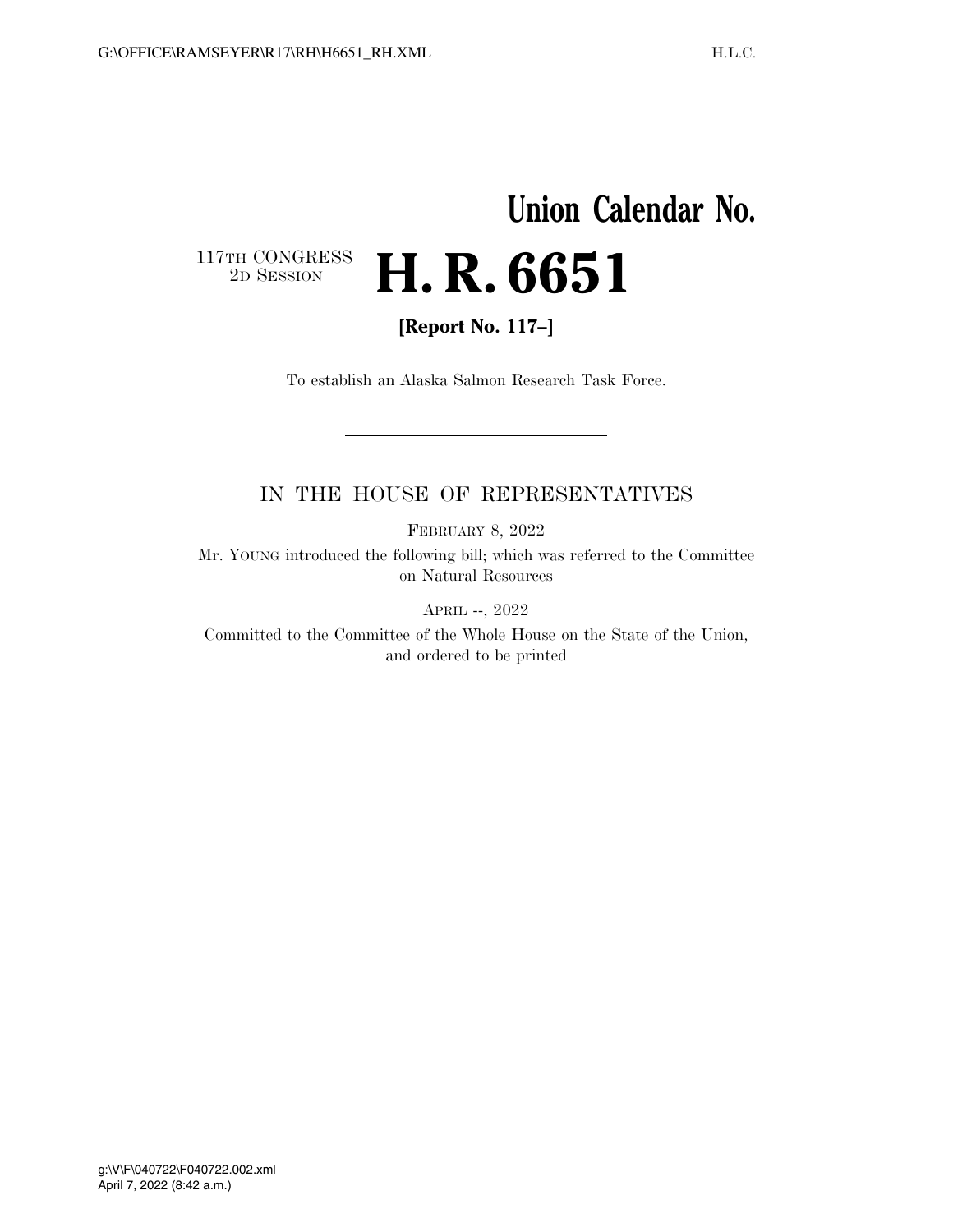## **A BILL**

To establish an Alaska Salmon Research Task Force.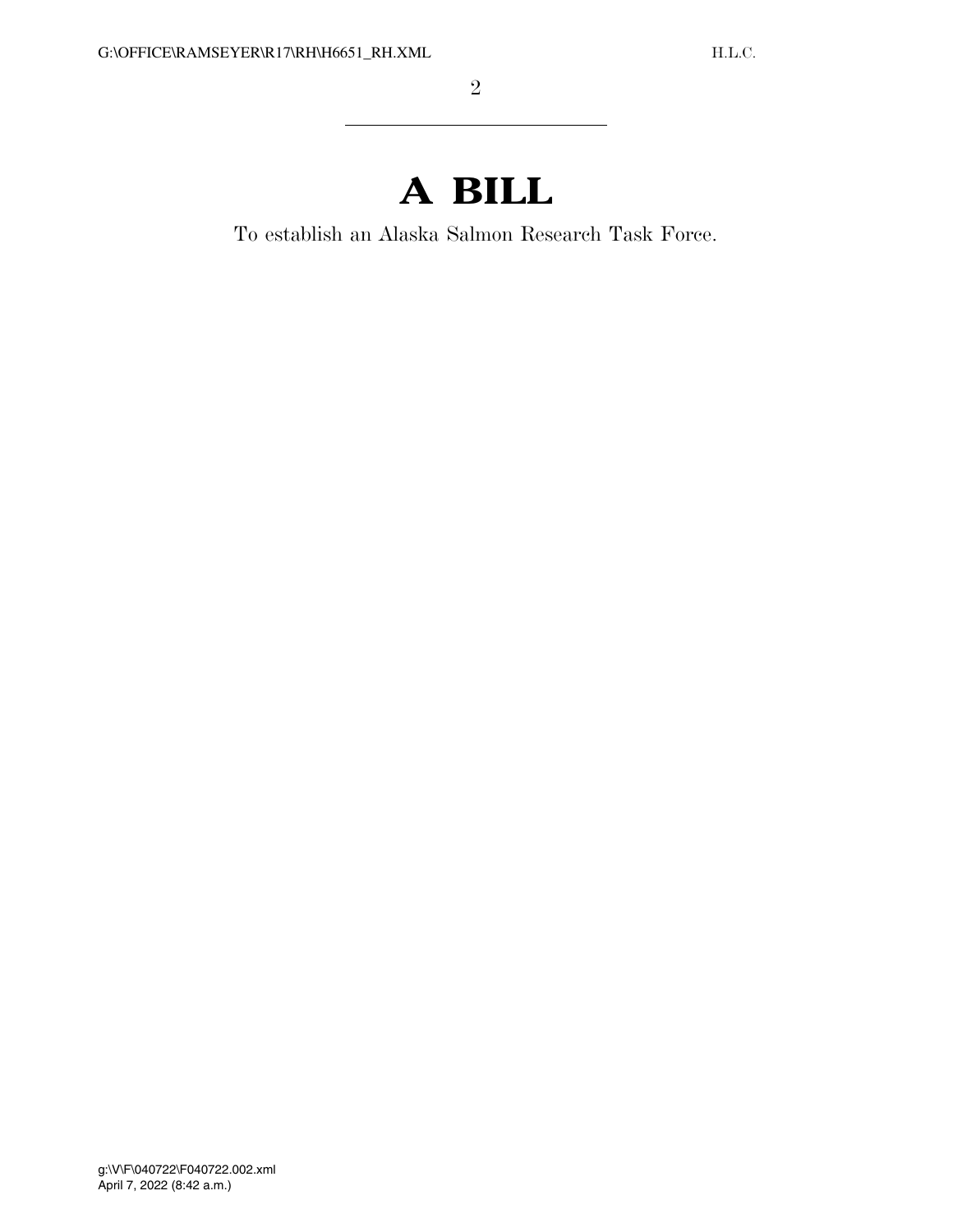*Be it enacted by the Senate and House of Representa- tives of the United States of America in Congress assembled,*  **SECTION 1. SHORT TITLE.**  This Act may be cited as the ''Alaska Salmon Re- search Task Force Act''. **SEC. 2. PURPOSES.**  The purposes of this Act are— (1) to ensure that Pacific salmon trends in Alaska regarding productivity and abundance are characterized and that research needs are identified; (2) to prioritize scientific research needs for Pa- cific salmon in Alaska; (3) to address the increased variability or de- cline in Pacific salmon returns in Alaska by creating a coordinated salmon research strategy; and (4) to support collaboration and coordination for Pacific salmon conservation efforts in Alaska. **SEC. 3. SENSE OF CONGRESS.**  19 It is the sense of Congress that— (1) salmon are an essential part of Alaska's fisheries, including subsistence, commercial, and rec- reational uses, and there is an urgent need to better understand the freshwater and marine biology and ecology of salmon, a migratory species that crosses

many borders, and for a coordinated salmon re-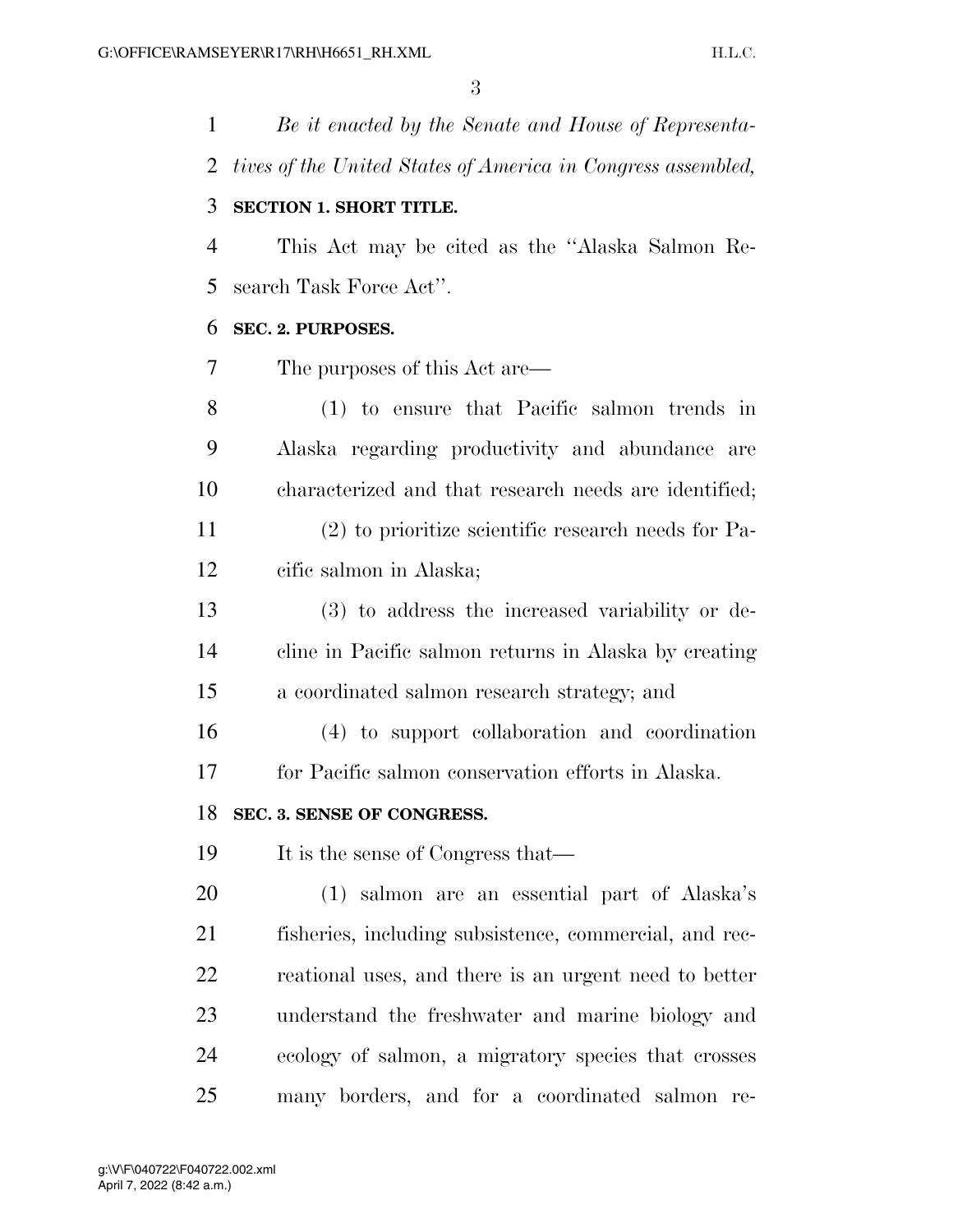| $\mathbf{1}$   | search strategy to address salmon returns that are         |
|----------------|------------------------------------------------------------|
| $\overline{2}$ | in decline or experiencing increased variability;          |
| 3              | $(2)$ salmon are an essential element for the              |
| $\overline{4}$ | well-being and health of Alaskans; and                     |
| 5              | (3) there is a unique relationship for people of           |
| 6              | Indigenous heritage who rely on salmon for subsist-        |
| 7              | ence and traditional and cultural practices.               |
| 8              | SEC. 4. ALASKA SALMON RESEARCH TASK FORCE.                 |
| 9              | (a) IN GENERAL.—Not later than 90 days after the           |
| 10             | date of enactment of this Act, the Secretary of Commerce,  |
| 11             | in consultation with the Governor of Alaska, shall convene |
| 12             | an Alaska Salmon Research Task Force (referred to in       |
| 13             | this section as the "Research Task Force" to-              |
| 14             | (1) review existing Pacific salmon research;               |
| 15             | (2) identify applied research needed to better             |
| 16             | understand the increased variability and declining         |
| 17             | salmon returns in some regions of Alaska; and              |
| 18             | (3) support sustainable management of salmon               |
| 19             | in Alaska.                                                 |
| 20             | (b) COMPOSITION AND APPOINTMENT.—                          |
| 21             | (1) IN GENERAL.—The Research Task Force                    |
| 22             | shall be composed of not fewer than 13 and not             |
| 23             | more than 19 members, who shall be appointed               |
| 24             | under paragraphs $(2)$ and $(3)$ .                         |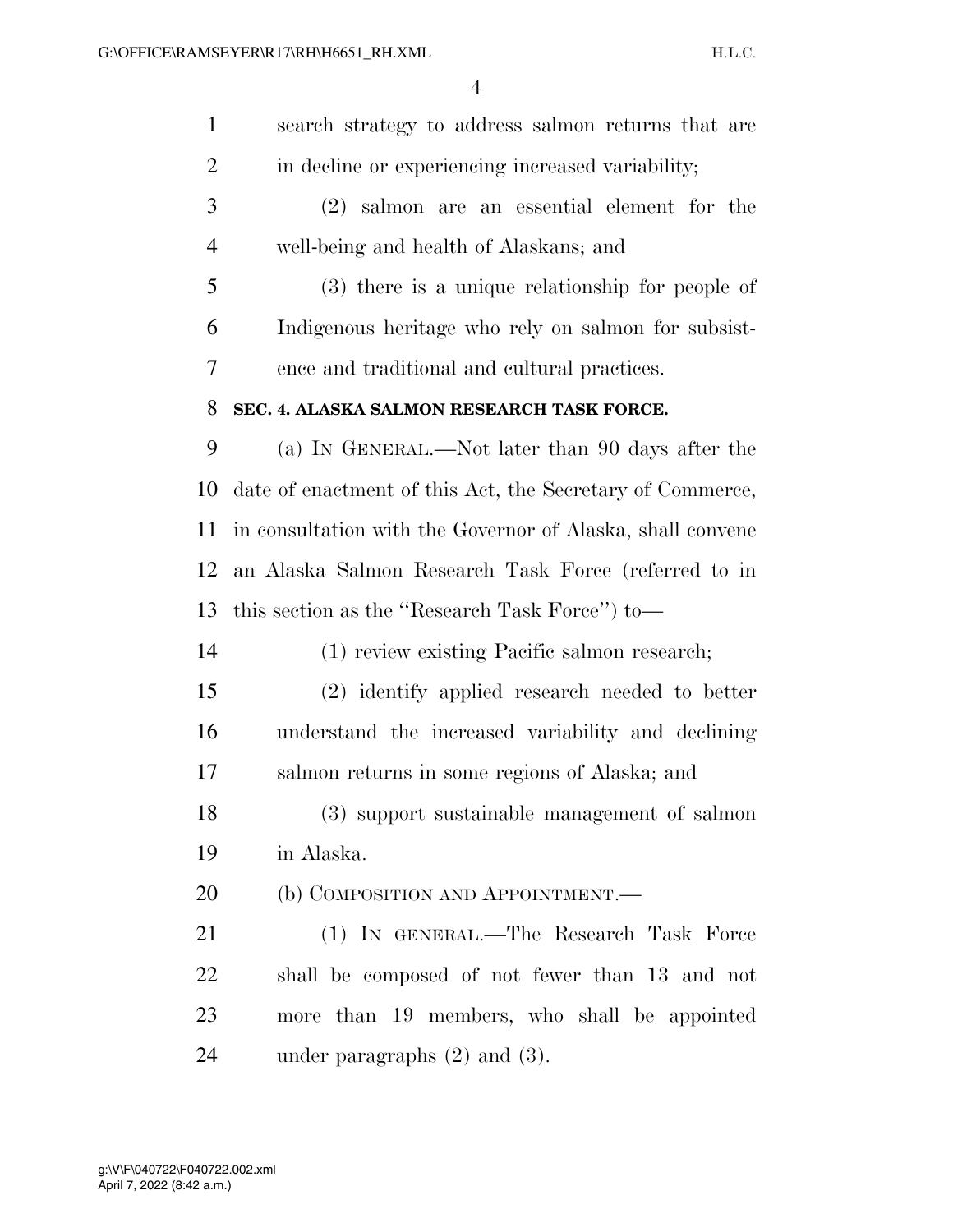| $\mathbf{1}$   | (2) APPOINTMENT BY SECRETARY.—The Sec-            |
|----------------|---------------------------------------------------|
| $\overline{2}$ | retary of Commerce shall appoint members to the   |
| 3              | Research Task Force as follows:                   |
| $\overline{4}$ | (A) One representative from each of the           |
| 5              | following:                                        |
| 6              | (i) The National Oceanic and Atmos-               |
| 7              | pheric Administration who is knowledge-           |
| 8              | able about salmon and salmon research ef-         |
| 9              | forts from the Alaska Region.                     |
| 10             | (ii) The North Pacific Fishery Man-               |
| 11             | agement Council.                                  |
| 12             | (iii) The United States section of the            |
| 13             | Pacific Salmon Commission.                        |
| 14             | (B) Not less than 2 and not more than 5           |
| 15             | representatives from each of the following cat-   |
| 16             | egories, at least 1 of whom shall represent Alas- |
| 17             | ka Natives who possess personal knowledge of,     |
| 18             | and direct experience with, subsistence uses in   |
| 19             | rural Alaska, to be appointed with due regard     |
| 20             | to differences in regional perspectives and expe- |
| 21             | rience:                                           |
| 22             | (i) Residents of Alaska who possess               |
| 23             | personal knowledge of, and direct experi-         |
| 24             | ence with, subsistence uses in rural Alaska.      |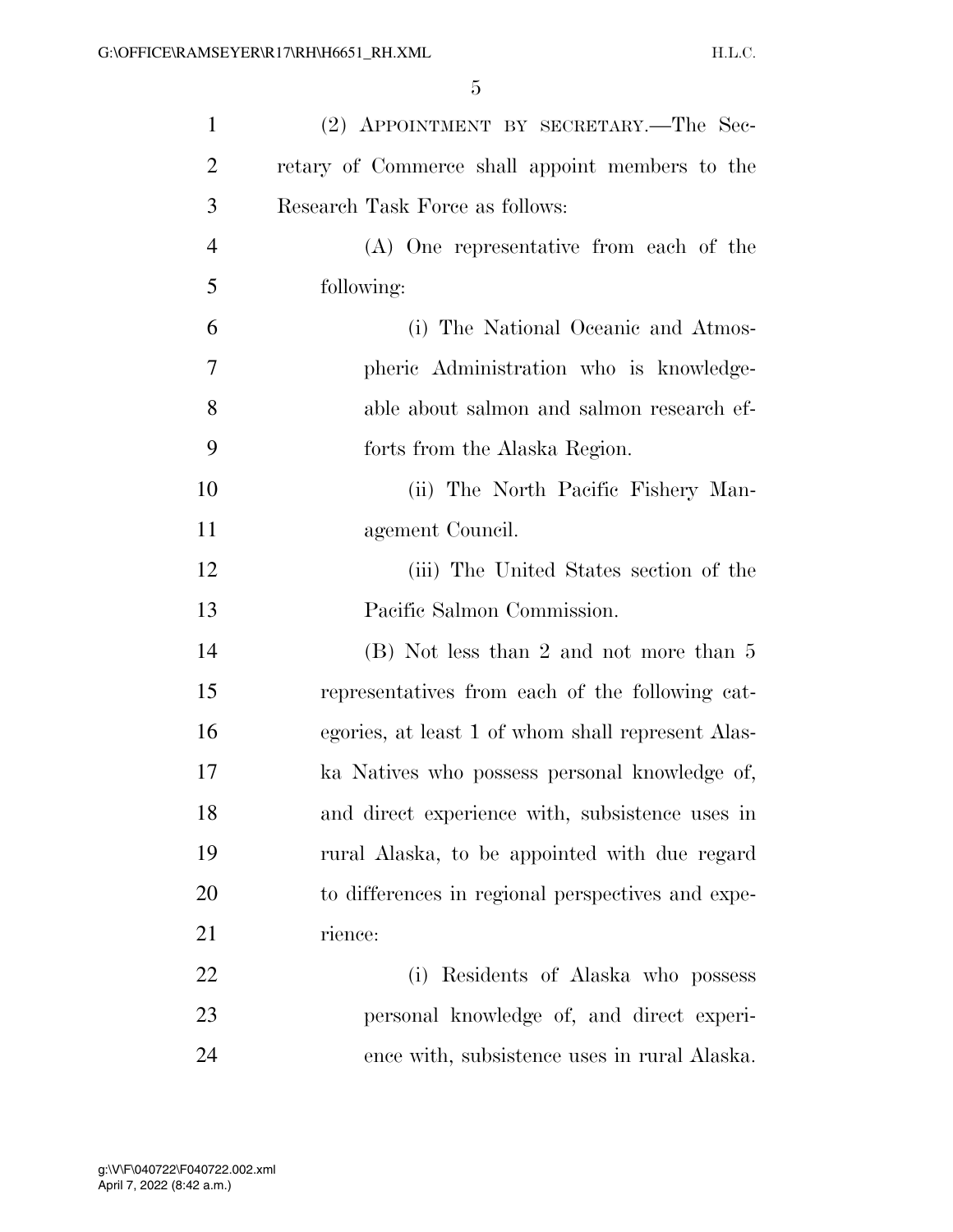| $\mathbf{1}$   | (ii) Alaska fishing industry represent-          |
|----------------|--------------------------------------------------|
| $\overline{2}$ | atives throughout the salmon supply chain,       |
| 3              | including from—                                  |
| $\overline{4}$ | (I) directed commercial fishing;                 |
| 5              | (II) recreational fishing;                       |
| 6              | (III) charter fishing;                           |
| 7              | (IV) seafood processors;                         |
| 8              | (V) salmon prohibited species                    |
| 9              | catch (bycatch) users; or                        |
| 10             | (VI) hatcheries.                                 |
| 11             | (C) 5 representatives who are academic ex-       |
| 12             | perts in salmon biology, salmon management,      |
| 13             | salmon ecology (marine and freshwater), or       |
| 14             | comprehensive marine research planning in the    |
| 15             | North Pacific.                                   |
| 16             | (3) APPOINTMENT BY THE GOVERNOR OF ALAS-         |
| 17             | KA.—The Governor of Alaska shall appoint to the  |
| 18             | Research Task Force one representative from the  |
| 19             | State of Alaska who is knowledgeable about the   |
| 20             | State of Alaska's salmon management and research |
| 21             | efforts.                                         |
| 22             | $(e)$ DUTIES.—                                   |
| 23             | REVIEW.—The Research<br>Task<br>Force<br>(1)     |
| 24             | shall—                                           |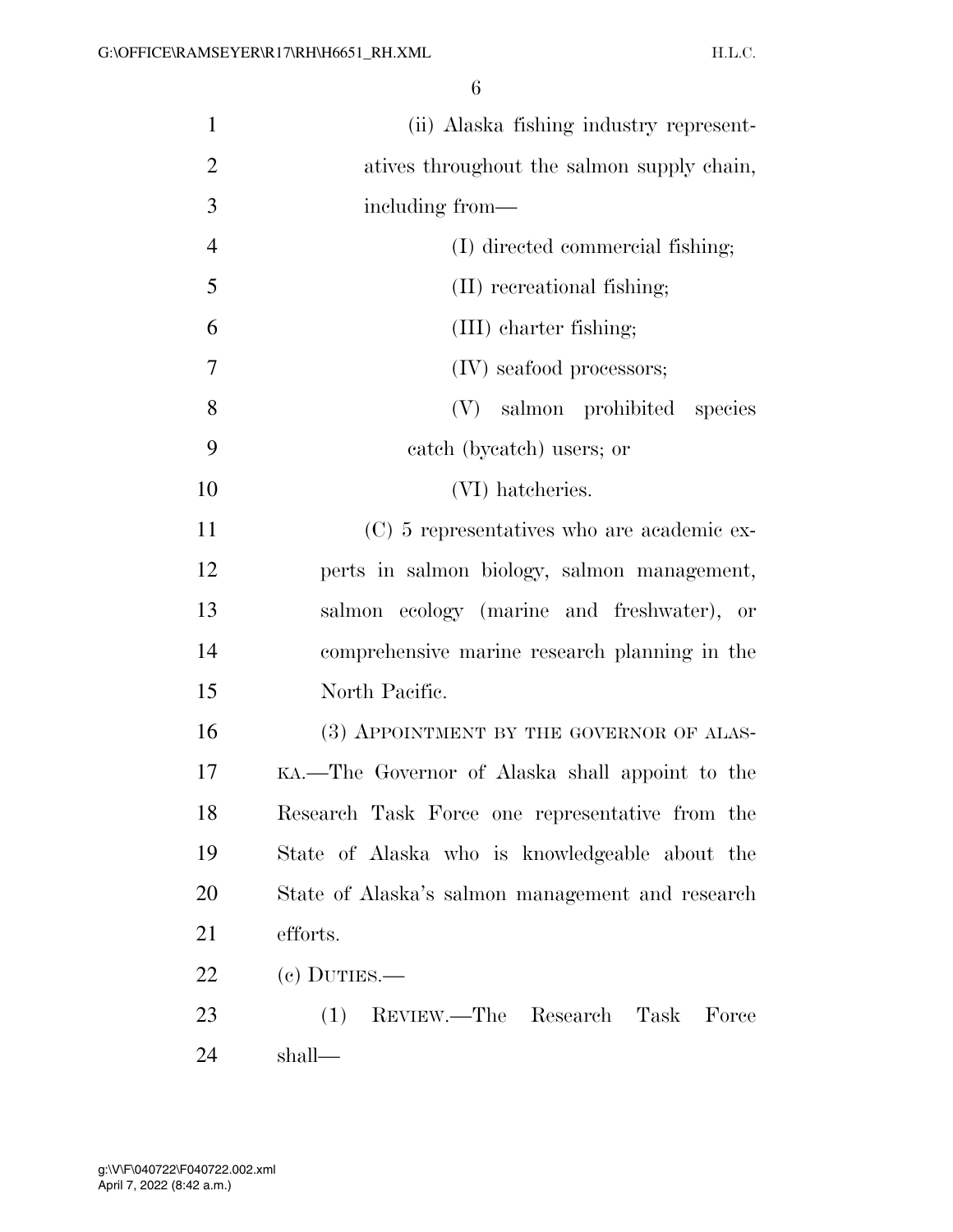| $\mathbf{1}$   | (A) conduct a review of Pacific salmon         |
|----------------|------------------------------------------------|
| $\overline{2}$ | science relevant to understanding and managing |
| 3              | salmon returns in Alaska, including an exam-   |
| $\overline{4}$ | ination of-                                    |
| 5              | (i) traditional ecological knowledge of        |
| 6              | salmon populations and their ecosystems;       |
| $\overline{7}$ | (ii) marine carrying capacity and den-         |
| 8              | sity dependent constraints, including an       |
| 9              | examination of interactions with other         |
| 10             | salmon species, and with forage base in        |
| 11             | marine ecosystems;                             |
| 12             | (iii) life-cycle and stage-specific mor-       |
| 13             | tality;                                        |
| 14             | (iv) genetic sampling and categoriza-          |
| 15             | tion of population structure within salmon     |
| 16             | species in Alaska;                             |
| 17             | (v) methods for predicting run-timing          |
| 18             | and stock sizes;                               |
| 19             | (vi) oceanographic models that provide         |
| 20             | insight into stock distribution, growth, and   |
| 21             | survival;                                      |
| 22             | (vii) freshwater, estuarine, and marine        |
| 23             | processes that affect survival of smolts;      |
| 24             | (viii) elimate effects on freshwater and       |
| 25             | marine habitats;                               |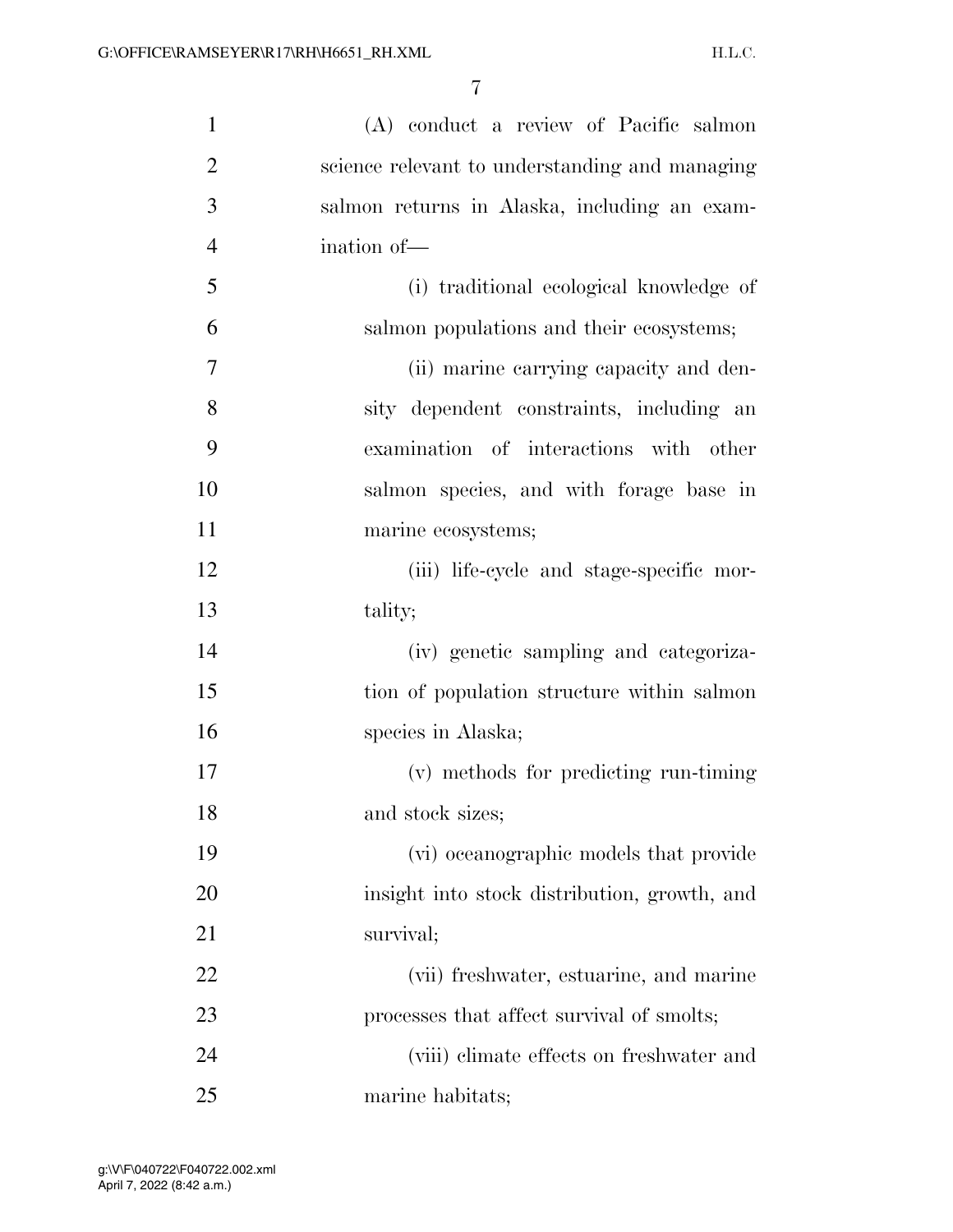| $\mathbf{1}$   | (ix) predator/prey interactions be-                |
|----------------|----------------------------------------------------|
| $\overline{2}$ | tween salmon and marine mammals or                 |
| 3              | other predators; and                               |
| $\overline{4}$ | (x) salmon productivity trends in                  |
| 5              | other regions, both domestic and inter-            |
| 6              | national, that put Alaska salmon popu-             |
| $\overline{7}$ | lations in a broader geographic context;           |
| 8              | and                                                |
| 9              | (B) identify scientific research gaps in un-       |
| 10             | derstanding the Pacific salmon life-cycle in       |
| 11             | Alaska.                                            |
| 12             | $(2)$ REPORT.—Not later than 1 year after the      |
| 13             | date the Research Task Force is convened, the Re-  |
| 14             | search Task Force shall submit to the Secretary of |
| 15             | Commerce, the Committee on Commerce, Science,      |
| 16             | and Transportation of the Senate, the Committee on |
| 17             | Environment and Public Works of the Senate, the    |
| 18             | Subcommittee on Commerce, Justice, Science, and    |
| 19             | Related Agencies of the Committee on Appropria-    |
| 20             | tions of the Senate, the Committee on Natural Re-  |
| 21             | sources of the House of Representatives, the Sub-  |
| 22             | committee on Commerce, Justice, Science, and Re-   |
| 23             | lated Agencies of the Committee on Appropriations  |
| 24             | of the House of Representatives, and the Alaska    |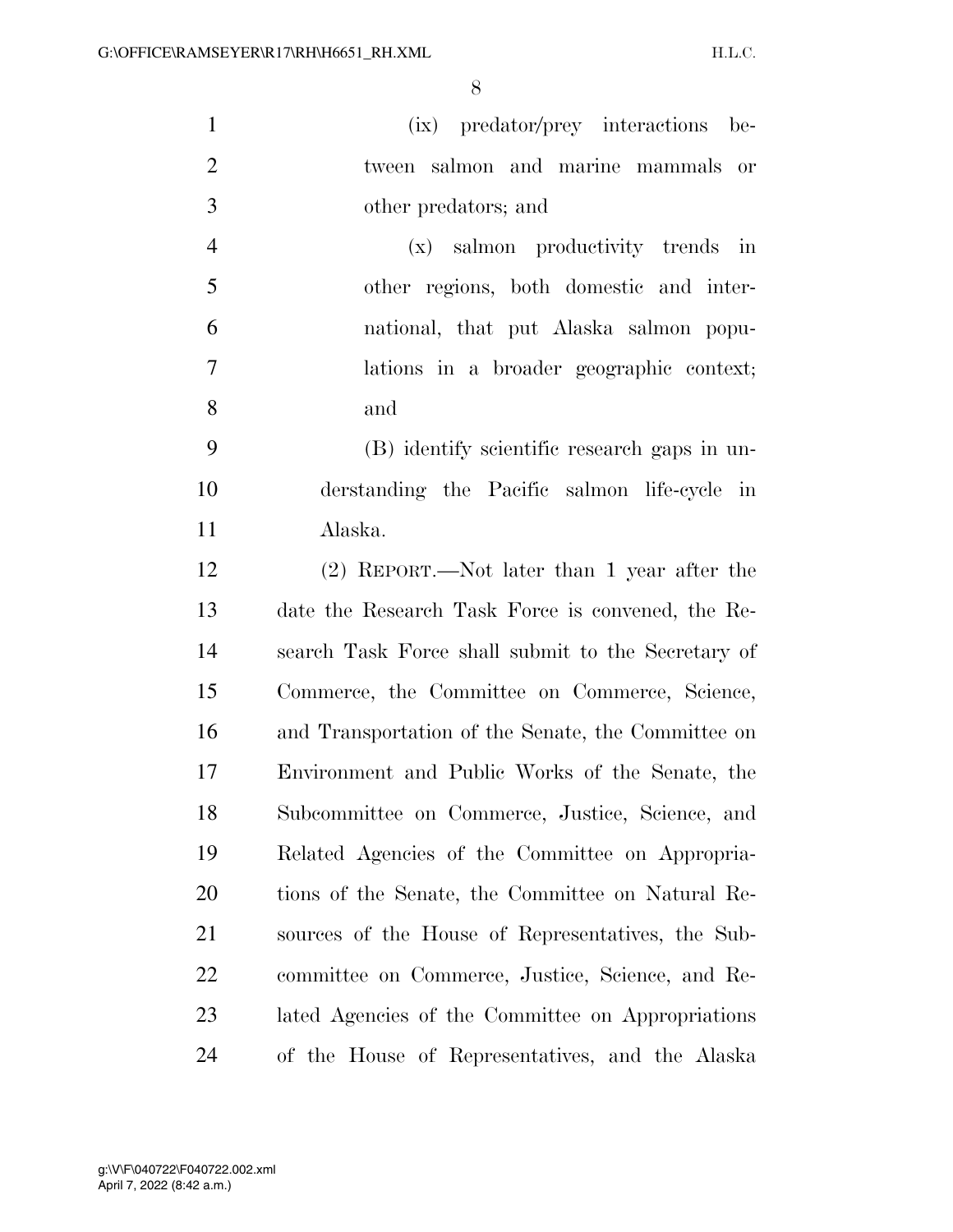| $\mathbf{1}$   | State Legislature, and make publicly available, a re- |
|----------------|-------------------------------------------------------|
| $\overline{2}$ | $port-$                                               |
| 3              | (A) describing the review conducted under             |
| $\overline{4}$ | paragraph $(1)$ ; and                                 |
| 5              | (B) that includes—                                    |
| 6              | (i) recommendations on filling knowl-                 |
| 7              | edge gaps that warrant further scientific             |
| 8              | inquiry; and                                          |
| 9              | (ii) findings from the reports of work                |
| 10             | groups submitted under<br>subsection                  |
| 11             | (d)(2)(C).                                            |
| 12             | (d) ADMINISTRATIVE MATTERS.—                          |
| 13             | (1) CHAIRPERSON AND VICE CHAIRPERSON.—                |
| 14             | The Research Task Force shall select a Chair and      |
| 15             | Vice Chair by vote from among the members of the      |
| 16             | Research Task Force.                                  |
| 17             | $(2)$ WORK GROUPS.—                                   |
| 18             | (A) IN GENERAL.—The Research Task                     |
| 19             | Force—                                                |
| 20             | (i) not later than 30 days after the                  |
| 21             | date of the establishment of the Research             |
| 22             | Task Force, shall establish a work group              |
| 23             | focused specifically on salmon returns in             |
| 24             | the AYK (Arctic-Yukon-Kuskoskim)<br>re-               |
| 25             | gions of Western Alaska; and                          |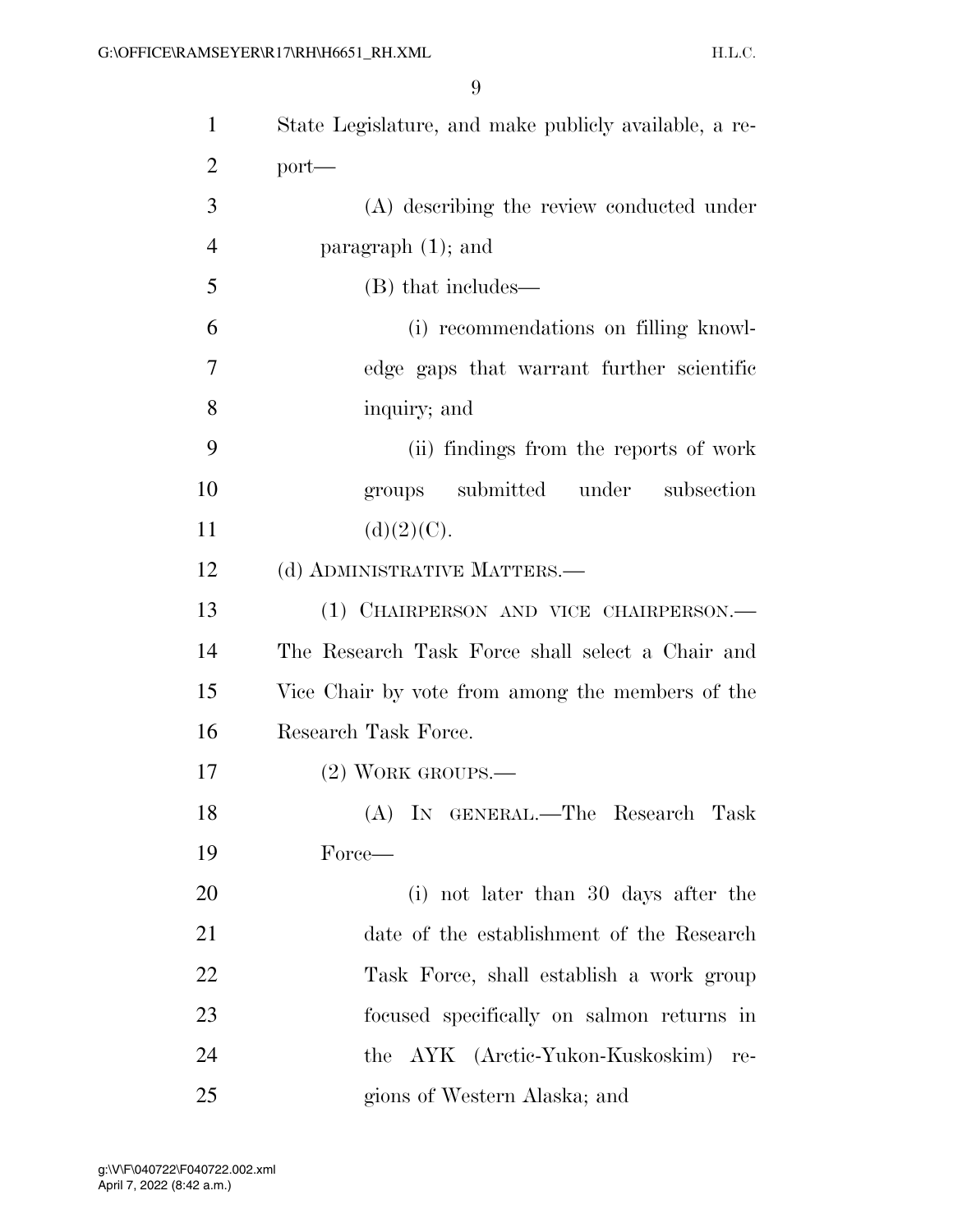| $\mathbf{1}$   | (ii) may establish additional regionally       |
|----------------|------------------------------------------------|
| $\overline{2}$ | or stock focused work groups within the        |
| 3              | Research Task Force, as members deter-         |
| $\overline{4}$ | mine appropriate.                              |
| 5              | (B) COMPOSITION.—Each work group es-           |
| 6              | tablished under this subsection shall—         |
| 7              | (i) consist of not less than 5 individ-        |
| 8              | uals who-                                      |
| 9              | (I) are knowledgeable about the                |
| 10             | stock or region under consideration;           |
| 11             | and                                            |
| 12             | (II) need not be members of the                |
| 13             | Research Task Force; and                       |
| 14             | (ii) be balanced in terms of stake-            |
| 15             | holder representation, including commer-       |
| 16             | cial, recreational, and subsistence fisheries, |
| 17             | as well as experts in statistical, biological, |
| 18             | economic, social, or other scientific infor-   |
| 19             | mation as relevant to the work group's         |
| 20             | focus.                                         |
| 21             | (C) REPORTS.—Not later than 9 months           |
| 22             | after the date the Research Task Force is con- |
| 23             | vened, each work group established under this  |
| 24             | subsection shall submit a report with the work |
| 25             | group's findings to the Research Task Force.   |